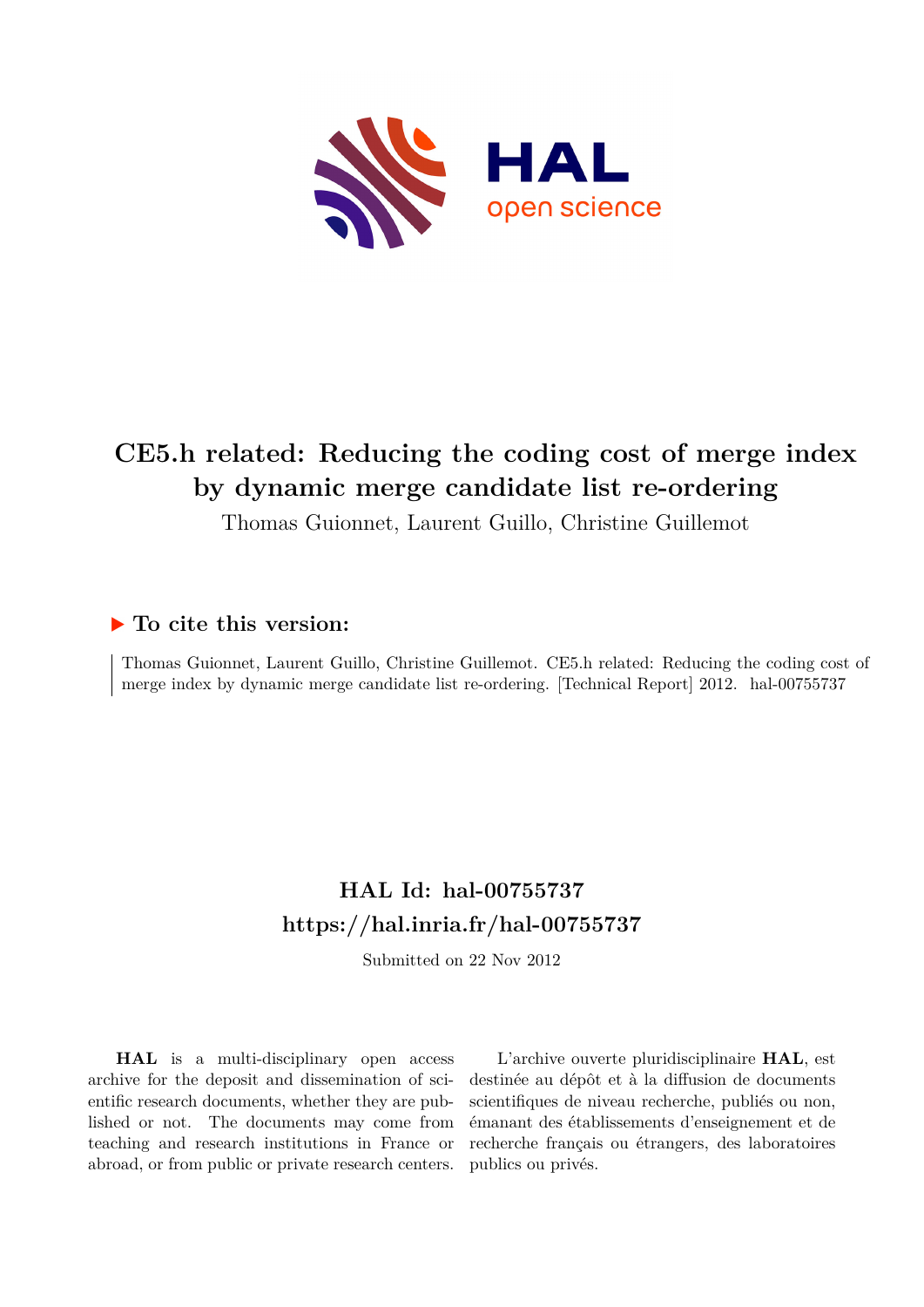

**Joint Collaborative Team on 3D Video Coding Extension Development of ITU-T SG 16 WP 3 and ISO/IEC JTC 1/SC 29/WG 11** 1st Meeting: Stockholm, SE, 16–20 July 2012

<span id="page-1-0"></span>*Title:* **CE5.h related: Reducing the coding cost of merge index by dynamic merge candidate list re-ordering** *Status:* Input Document Purpose: Proposal *Author(s) or Contact(s):* Thomas Guionnet Laurent Guillo Christine Guillemot Email: Thomas.Guionnet@inria.fr Laurent.Guillo @inria.fr Christine.Guillemot@inria.fr *Source:* INRIA, France

### **Abstract**

<span id="page-1-2"></span>HEVC implements a candidate vector list for merge and skip modes. When merge or skip modes are selected, a merge index is written in the bitstream. This index is first binarized using a unary code, then CABAC encoded. A CABAC context is dedicated to the first bin of the unary coded index while the remaining bins are considered as equiprobable. This strategy is efficient as long as the candidate list is constructed such as being ordered by decreasing index occurrence probability. In the context of 3D video encoding, an inter-view motion vector predictor is added at the first position of the candidate list. It is reported in this document that the inter-view motion vector predictor is not always the most probable candidate. It actually depends on the video sequence characteristics. Therefore, a dynamic candidate vector list ordering is proposed. Coding gains of 0.1 % on average are observed on side views and up to 0.6% is attained for the GTFly sequence view 2.

 $\overline{\phantom{a}}$  , where  $\overline{\phantom{a}}$  , where  $\overline{\phantom{a}}$  , where  $\overline{\phantom{a}}$ 

### **1 Introduction**

HEVC relies on a candidate vector list for merge and skip modes. The efficiency of this approach depends on two parts: first the relevance of the vectors present in the list and second the encoding efficiency of the selected merge index. The candidate vector list is designed such that the vectors are ordered by decreasing likelihood of selection. This property is then exploited for merge index coding. The merge index is binarized using a unary code, then CABAC encoded. Except for the first bin, the bins are considered as equiprobable when fed to the CABAC. Therefore, the main factor ensuring efficient merge index coding is the unary code associated to the decreasing likelihood ordering of the vectors.

In the context of 3D video coding, an inter-view motion vector predictor is added into the candidate list. This vector is especially relevant and thus selected very often. Therefore, it is always placed at first position in the candidate list. By doing simple statistics, it has been observed that although this vector is the most likely to be selected on average, its relevance depends on pictures or even sequences characteristics. Therefore, a dynamic list reordering process is proposed in order to improve the efficiency of inter-view motion vector prediction.

#### **2 Proposed method**

The proposed process is performed symmetrically in the encoder and decoder. It is described on the decoder side.

<span id="page-1-1"></span>A Merge index histogram is computed on the fly. In order to avoid constraining dependencies and robustness loss, the process is reinitialized at the same points as the entropy coder (for instance at the beginning of each slice). The histogram is not initialized with 0 values, but with arbitrary exponentially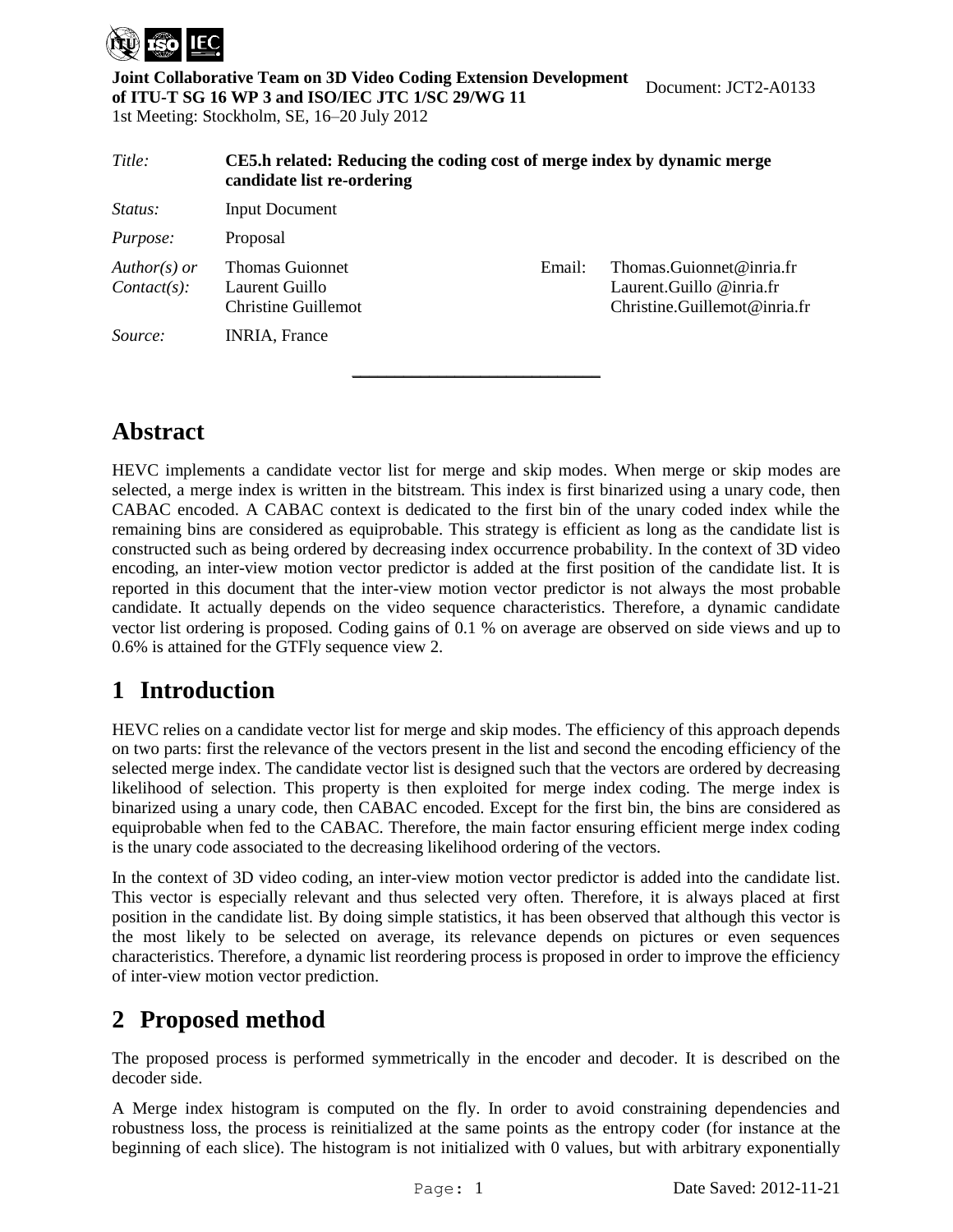decreasing values as shown in [Table 1.](#page-1-0) It brings stability when the process begins by avoiding taking index swapping decision without statistically significant data accumulation. Given a current histogram, a conversion table can be simply calculated. It allows deriving the merge index to encode given the actual index in the list, and conversely the actual index in the list given a decoded index.

|                         |  |  | Table 1: Initialization values of the merge index histogram |
|-------------------------|--|--|-------------------------------------------------------------|
| 32   16   8   4   2   1 |  |  |                                                             |

Each time a Merge index is decoded from the bitstream, it is converted to its actual position in the list and the histogram is updated accordingly. The conversion table is updated only at the end of each LCU.

### **3 Experimental results**

The experiment has been conducted with HTM 3.0 and evaluation is based on common test conditions [\[1\].](#page-1-1)

Results are provided in [Table 2.](#page-1-2)

|                   | video 0 | video 1 | video 2 | video only | synthesized only | ъ,<br>coded & synthesized | enc time | dec time |
|-------------------|---------|---------|---------|------------|------------------|---------------------------|----------|----------|
| <b>Balloons</b>   | $0.0\%$ | 0.0%    | $0.0\%$ | 0.0%       | 0.1%             | 0.0%                      | 99,5%    | 100,8%   |
| Kendo             | 0.0%    | 0.0%    | $-0.1%$ | 0.0%       | $-0.1%$          | 0.0%                      | 101,0%   | 101,2%   |
| Newspapercc       | 0.0%    | 0.1%    | $-0.1%$ | 0.0%       | 0.3%             | 0.2%                      | 103,1%   | 100,0%   |
| GhostTownFly      | 0.0%    | $-0.5%$ | $-0.6%$ | $-0,1%$    | $-0.1%$          | $-0.1%$                   | 107,7%   | 100,6%   |
| PoznanHall2       | 0.0%    | 0.1%    | 0.1%    | 0.0%       | 0.0%             | 0.0%                      | 107,2%   | 99,0%    |
| PoznanStreet      | 0.0%    | 0.0%    | 0.1%    | 0.0%       | 0.0%             | 0.0%                      | 108,1%   | 100,5%   |
| <b>UndoDancer</b> | 0.0%    | $-0.3%$ | $-0.2%$ | $-0.1%$    | $0.0\%$          | 0.0%                      | 106,3%   | 101,6%   |
| 1024x768          | 0.0%    | 0.0%    | $0.0\%$ | 0.0%       | 0.1%             | 0.1%                      | 101,2%   | 100,7%   |
| 1920x1088         | 0.0%    | $-0.2%$ | $-0.1%$ | 0.0%       | $0.0\%$          | 0.0%                      | 107,3%   | 100,4%   |
| average           | 0,0%    | $-0,1%$ | $-0,1%$ | 0,0%       | 0,0%             | 0,0%                      | 104,7%   | 100,5%   |

**Table 2: Results obtained with HTM 3.0 and Merge list reordering, compared to HTM 3.0.**

### **4 Conclusion**

A merge index coding improvement is proposed. The likelihood of merge index values is evaluated by filling dynamically a histogram. The shortest codeword can then be assigned to the most likely merge index. The reported coding gains are low on average (0.1 % on side views) but can be high (up to 0.6%) depending on the sequence characteristics. Improvement is expected by refining the histogram initialization procedure. The complexity of the proposed method is negligible.

As this method achieves relevant gains with no added complexity, we propose to include it in a core experiment for further study.

### **5 References**

[1] Heiko Schwarz, Dmytro Rusanovskyy, « Common test conditions for 3DV experimentation », ISO/IEC JTC1/SC29/WG11 MPEG2011/N12745, May 2012, Geneva, Switzerland.